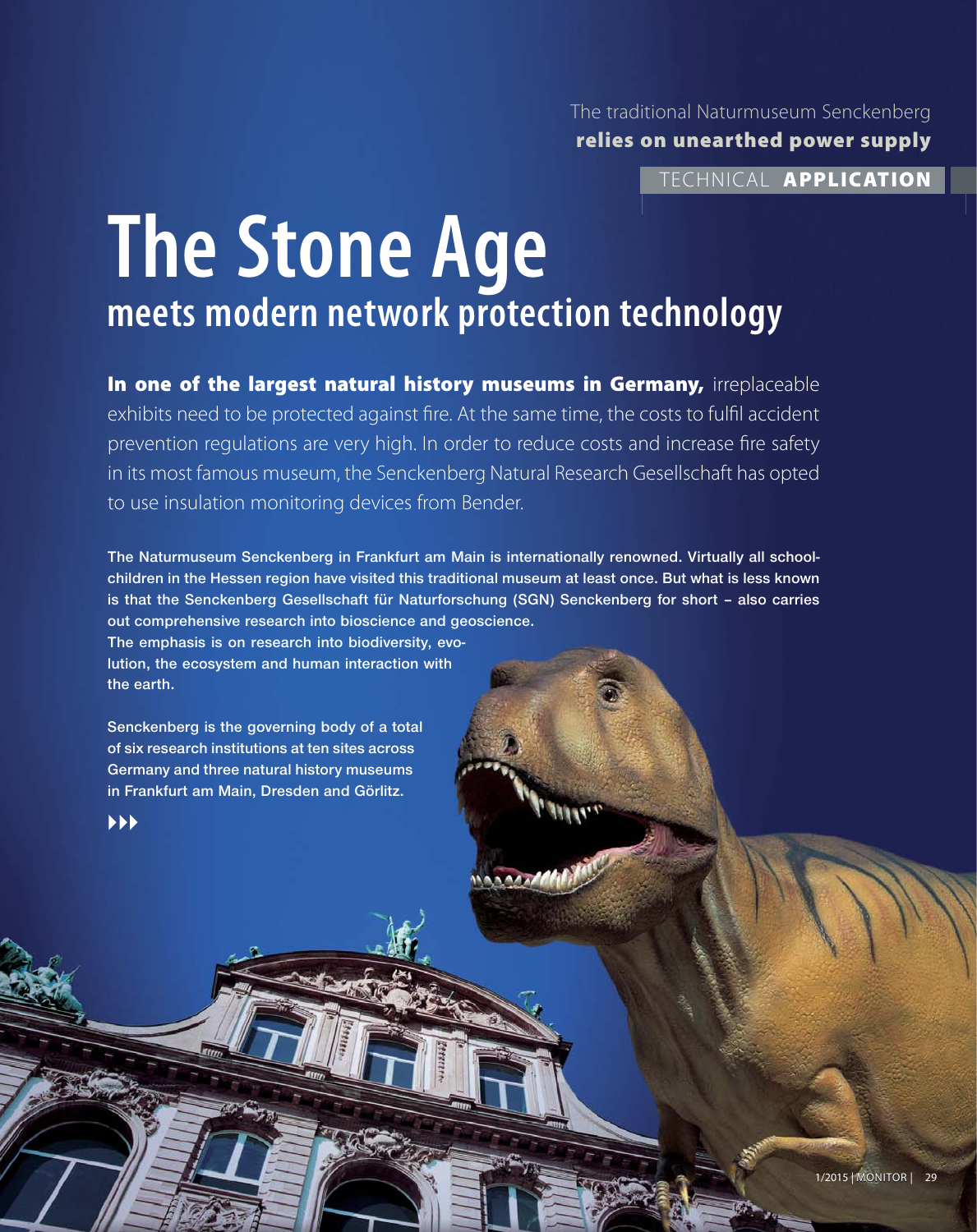world of biodiversity

# TECHNICAL **APPLICATION**

### **10000 Square metres of natural history**











# Spectacular exhibits ...





The highlights of the permanent exhibition include the fossilised "Dinosaur mummy" of an Edmontosaurus, a capybara-eating anaconda or a reconstruction of the skeleton of 'Lucy', the mother of the modern human. Visitors to the Senckenberg can also admire the skeletons of huge mammoths and the ancient foal from the UNESCO World Natural Heritage excavation in Messel, stand in the stomach of a fin whale or discover glittering stones in the darkness.



# ... require special protection

Every exhibit tells its own little story and gives an impression about the time and the place it came from. And it goes without saying that these unique, highly valuable objects need extra-special protection, especially against fire, because they are oneoffs and irreplaceable.

In the collection storage of the Institute in Frankfurt am Main products from around the world are available for research purposes. More than 22 million objects are stored, which are available as references for about 200 visiting scientists each year. The Senckenberg Research Archive is therefore one of the most important collections of its kind. In the workshop for taxidermy it is clear to see how the exhibits of the museum is "brought to life".

# Electrical insulation faults are the number one cause of fires.

A comprehensive operational readiness around the clock requires a high degree of electrical safety with the power supply. Even with careful planning, execution and maintenance: Electrical installations are always at risk moisture, ageing, dirt, mechanical damage or other errors can never be completely ruled out. Undetected insulation faults can have